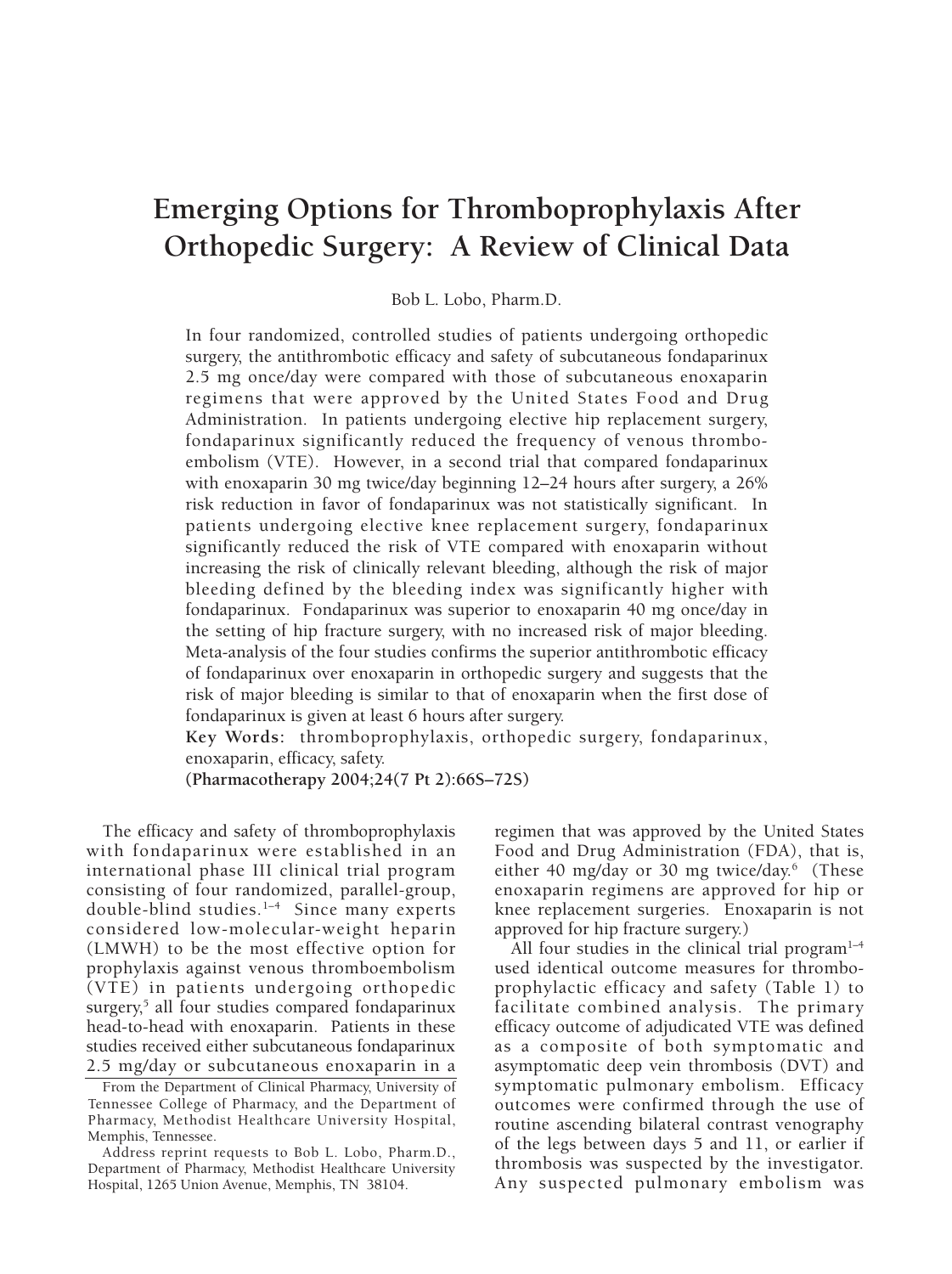| <b>Efficacy Measures</b>                                                                                                                                                                                       | Safety Measures                                                                                                                                                                                                                                                                  | <b>Exclusion Criteria</b>                                                                                                                                                                                                                                                                                                                                                                                                                         |
|----------------------------------------------------------------------------------------------------------------------------------------------------------------------------------------------------------------|----------------------------------------------------------------------------------------------------------------------------------------------------------------------------------------------------------------------------------------------------------------------------------|---------------------------------------------------------------------------------------------------------------------------------------------------------------------------------------------------------------------------------------------------------------------------------------------------------------------------------------------------------------------------------------------------------------------------------------------------|
| Primary outcome<br>Adjudicated VTE to day 11<br>(DVT, pulmonary<br>embolism, or both)<br>Secondary outcomes<br>Any DVT<br>Proximal DVT<br>Distal DVT<br>Symptomatic VTE to day 11<br>Symptomatic VTE to day 49 | Primary outcome<br>Major bleeding<br>Fatal bleeding<br>Bleeding into critical organ<br>Bleed leading to repeat surgery<br>Bleed with bleeding index $\geq 2$<br>Secondary outcomes<br>Minor bleeding<br>Transfusions<br>Units transfused (replacing volume)<br>Death (any cause) | Pregnancy<br>Active bleeding<br>Acute bacterial endocarditis<br>Congenital or acquired bleeding disorder<br>Hemorrhagic stroke in previous 3 mo<br>Ulcerative or angiodysplastic gastrointestinal<br>disease<br>Brain, spinal, or ophthalmologic surgery in<br>previous 3 mo<br>Planned indwelling intrathecal or epidural<br>catheter for $> 6$ hrs after surgery<br>Patients who required or received<br>anticoagulation within 2 days of study |
|                                                                                                                                                                                                                |                                                                                                                                                                                                                                                                                  | Hypersensitivity to heparin, LMWH, pork,<br>or iodinated contrast media<br>Serum creatinine level > 2 mg/dl despite<br>hydration<br>Platelet count < $100 \times 10^{3}$ /mm <sup>3</sup><br>Contraindication to anticoagulation<br>Concurrent addictive disease                                                                                                                                                                                  |

**Table 1. Outcome Measures for Efficacy and for Safety and Exclusion Criteria in the Four Phase III Trials of Fondaparinux1–4**

VTE = venous thromboembolism; DVT = deep vein thrombosis; LMWH = low-molecular-weight heparin.

confirmed by high-probability lung scanning, pulmonary angiography, spiral computed tomography, or autopsy. The primary safety outcome of major bleeding was defined as a composite of fatal bleeding, bleeding into a critical organ (retroperitoneal, intracranial, intraspinal, or into other critical organs), bleed leading to repeat surgery, and overt bleeding with a bleeding index of 2 or higher. The bleeding index was defined as the number of whole blood or packed red blood cell units transfused plus the difference between the prebleeding and postbleeding hemoglobin values in grams/deciliter. Results of the clinical trial program of fondaparinux for thromboprophylaxis in orthopedic surgery are summarized below.

### **Elective Hip Replacement Surgery**

Venous thromboembolism is a common complication after total hip replacement surgery. Despite prophylaxis with recommended measures such as LMWH, warfarin, or intermittent pneumatic compression, approximately 16–22% of patients undergoing elective hip replacement surgery will experience a venographically proved DVT.<sup>5</sup> Moreover, symptomatic DVT or pulmonary embolism occurs before hospital discharge in approximately 1% of patients in United States hospitals who undergo total hip replacement.<sup>7</sup> Patients who experience VTE after orthopedic

surgery have increased morbidity and mortality, have a longer length of stay, and incur significantly greater costs than those who do not experience this complication.<sup>7</sup> More effective thromboprophylaxis would be expected to reduce the frequency of these complications and thus improve the quality of care of patients undergoing elective hip replacement surgery.

The European Pentasaccharide Hip Elective Surgery Study  $(EPHESUS)^1$  and the Pentasaccharide in Total Hip Replacement Surgery Study  $(PENTATHLON 2000)<sup>2</sup>$  compared the efficacy and safety of fondaparinux with two FDAapproved enoxaparin regimens in the prevention of VTE in patients undergoing elective hip replacement surgery. Patients were eligible if they were aged 18 years or older and were scheduled for primary elective total hip replacement surgery or revision of at least one component of a previously implanted total hip prosthesis. Exclusion criteria for these phase III clinical trials are listed in Table 1.

In EPHESUS, the first dose of fondaparinux 2.5 mg was given 6 hours (range 4–8 hrs) after surgery, with the second dose given no sooner than 12 hours after the first dose. Fondaparinux then was administered once/day for 5–9 days after surgery. The patients who were randomly assigned to the enoxaparin arm received 40 mg once/day in accordance with FDA-approved labeling. In 78% of these patients, the first dose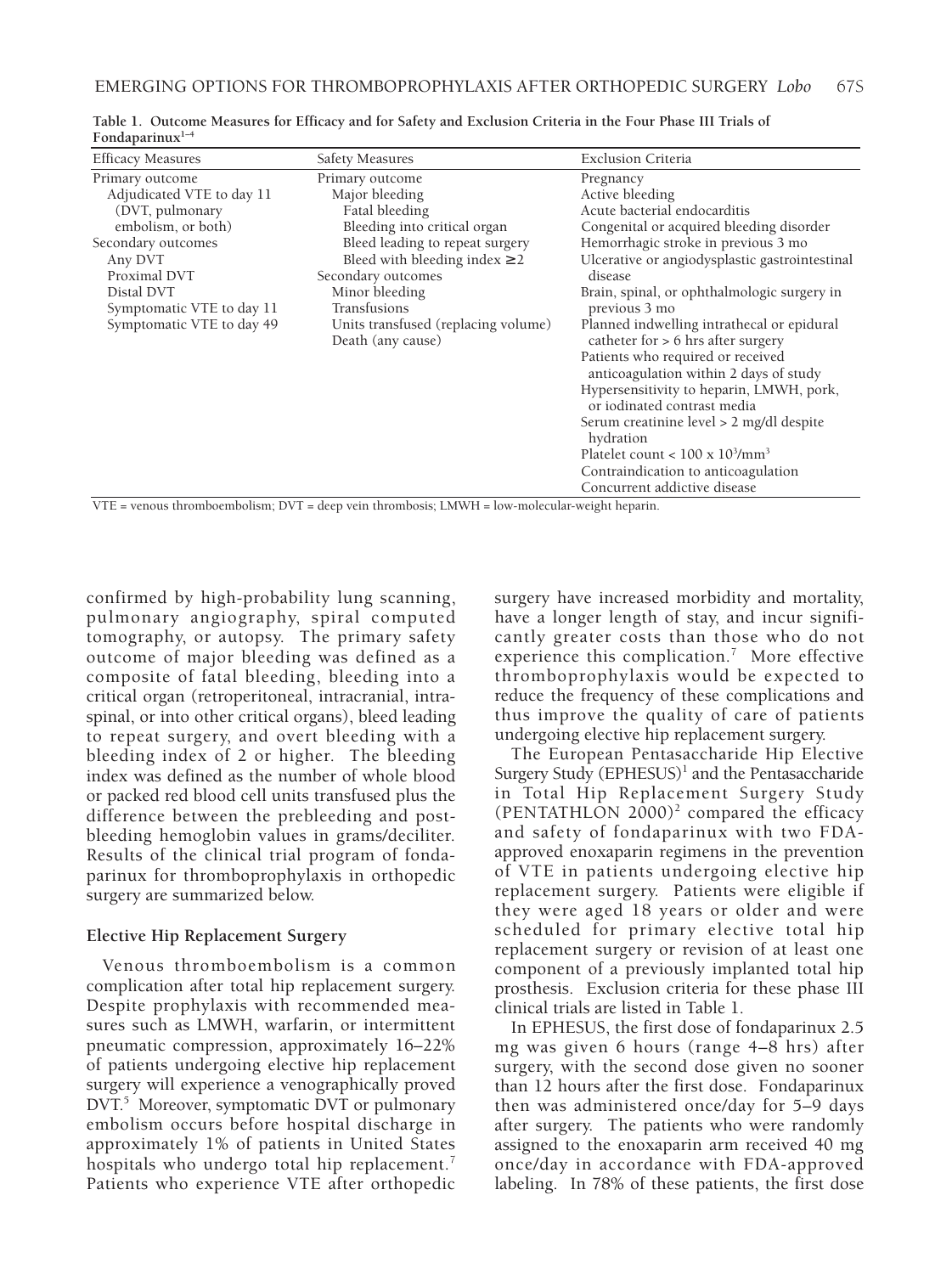| Event           | Fondaparinux <sup>a</sup> | Enoxaparin <sup>a</sup> | p Value  |
|-----------------|---------------------------|-------------------------|----------|
| Adjudicated VTE | 37/908(4)                 | 85/919 (9)              | < 0.0001 |
| Any DVT         | 36/908(4)                 | 83/918 (9)              | < 0.0001 |
| Proximal DVT    | 6/922(1)                  | 23/927(2)               | < 0.0021 |
| Distal DVT      | 30/909(3)                 | 67/917(7)               | < 0.0001 |
| Symptomatic VTE | 5/1129(0.4)               | 3/1123(0.3)             | 0.73     |

**Table 2. Efficacy Outcomes to Day 11: EPHESUS1**

EPHESUS = European Pentasaccharide Hip Elective Surgery Study; VTE = venous thromboembolism; DVT = deep vein thrombosis.

a Data are no. of patients with event/no. of evaluable patients (%).

was administered 12 hours before surgery, with the second injection given 12–24 hours after surgery; subsequent dosing was once/day. In the other 22% of patients, the first dose of enoxaparin was administered after rather than before surgery mainly because of the use of regional anesthesia during surgery. Like fondaparinux, enoxaparin was continued for 5–9 days after surgery.

The proportion of patients who developed VTE in EPHESUS was significantly lower in the fondaparinux arm than in the enoxaparin arm (Table 2). The relative risk reduction in the primary end point (adjudicated VTE) was 55.9% with fondaparinux compared with enoxaparin. Significant risk reductions in some secondary end points (any DVT, proximal DVT, and distal DVT) were also seen. Treatment of VTE was left up to the discretion of the investigator, and many patients with DVT detected with venography received treatment. Significantly fewer patients in the fondaparinux group than in the enoxaparin group were treated for VTE by day 11 (4% vs 9%, p<0.001). No significant difference in symptomatic VTE was observed. The low rate of symptomatic VTE by day 49 (1% in both groups) may reflect the early diagnosis and treatment of venographically detected asymptomatic DVT and the relatively large number of patients (52% in both groups) who received extended prophylaxis after day 11. No significant differences were noted in any of the safety outcomes during the study or up to day 49. The number of patients who experienced major or minor bleeding was low in both groups (Table 3).

In the PENTATHLON 2000 trial, $<sup>2</sup>$  patients</sup> assigned to the enoxaparin arm received 30 mg twice/day beginning 12–24 hours after surgery, in accordance with FDA-approved labeling. The efficacy outcomes of PENTATHLON 2000 are displayed in Table 4. A trend to superiority of fondaparinux over enoxaparin was observed in the primary end point of adjudicated VTE;

**Table 3. Safety Outcomes to Day 11: EPHESUS1**

|                              | Fondaparinux <sup>a</sup> Enoxaparin <sup>a</sup> |               |
|------------------------------|---------------------------------------------------|---------------|
| Outcome                      | $(n=1140)$                                        | $(n=1133)$    |
| Primary                      |                                                   |               |
| Fatal bleeding               | 0(0)                                              | 0(0)          |
| Bleeding into critical organ | 0(0)                                              | 0(0)          |
| Repeat surgery due to bleed  | 5(1)                                              | 3(<1)         |
| Bleeding index $\geq 2$      | 42(4)                                             | 29(3)         |
| Secondary                    |                                                   |               |
| Minor bleeding               | 44(4)                                             | 38(3)         |
| Transfusions after surgery   | 714 (63)                                          | 690 (61)      |
| Units transfused             | $\mathcal{D}_{\mathcal{A}}$                       | $\mathcal{L}$ |
| Death                        | 0(0)                                              | 2(0.2)        |

EPHESUS = European Pentasaccharide Hip Elective Surgery Study. a Data are no. (%) of patients for all outcomes except units transfused, which are the mean no. of units/patient.

however, unlike in EPHESUS, this difference did not reach statistical significance. Significant differences favoring fondaparinux were observed in rates of some secondary outcome measures (such as any DVT and distal DVT), and a nonsignificantly larger number of patients in the enoxaparin arm than in the fondaparinux arm were treated for VTE (7% vs 5%, p=0.086).

A curious finding in PENTATHLON 2000 was the difference in symptomatic VTE favoring enoxaparin over fondaparinux (1% vs 0.1% at day 11, p=0.006; 3% vs 1% at day 49, p=0.01). The reason for the observed difference in symptomatic VTE at 49 days is unclear but could reflect the higher rate of extended prophylaxis (for patients who were not treated for a thrombotic event) that occurred in the enoxaparin arm compared with the fondaparinux arm (28% vs 25%, p=0.186). It has been established that extended prophylaxis reduces the risk of lateoccurring symptomatic VTE, so the difference in late-occurring symptomatic VTE should be interpreted with caution.<sup>8</sup> Furthermore, since DVT was detected at venography more frequently in patients assigned to enoxaparin than to fondaparinux, more patients in the enoxaparin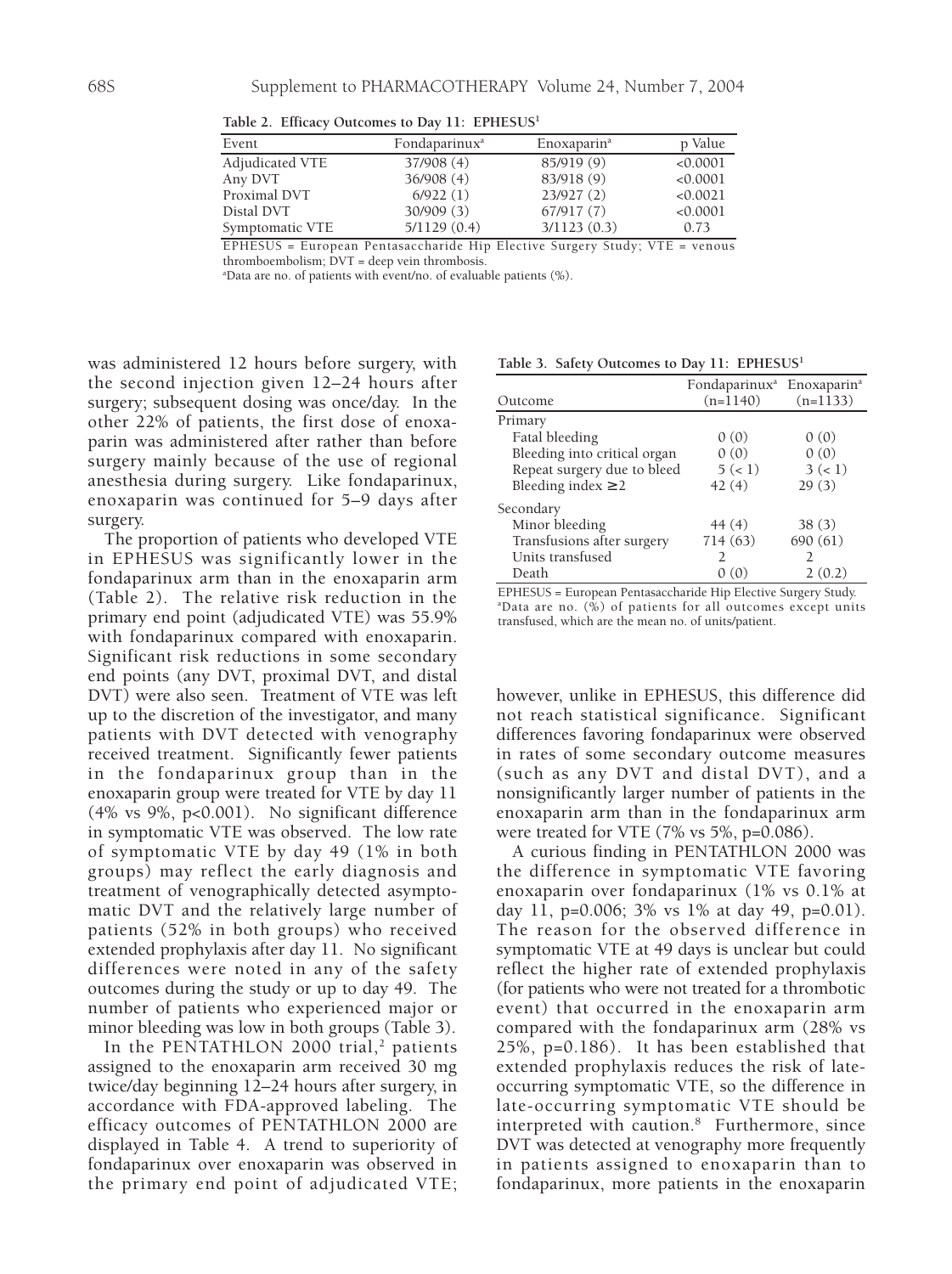| Event           | Fondaparinux <sup>a</sup> | Enoxaparin <sup>a</sup> | p Value |
|-----------------|---------------------------|-------------------------|---------|
| Adjudicated VTE | 48/787(6)                 | 66/797(8)               | 0.099   |
| Any DVT         | 44/784(6)                 | 65/796(8)               | 0.047   |
| Proximal DVT    | 14/816(2)                 | 10/830(1)               | 0.42    |
| Distal DVT      | 34/796 (4)                | 54/800 (7)              | 0.037   |
| Symptomatic VTE | 10/1126(1)                | 1/1128(0.1)             | 0.0062  |
|                 |                           |                         |         |

**Table 4. Efficacy Outcomes: PENTATHLON 20002**

PENTATHLON = Pentasaccharide in Total Hip Replacement Surgery Study; VTE = venous thromboembolism; DVT = deep vein thrombosis.

a Data are no. of patients with event/no. of evaluable patients (%).

arm received anticoagulation after surgery. This too would be expected to reduce the rate of lateoccurring symptomatic VTE complications. Thus, the finding of decreased symptomatic events up to day 49 in the enoxaparin arm of PENTATHLON 2000 is unlikely to represent a clinically meaningful advantage of enoxaparin over fondaparinux in practice. The more frequent use of extended prophylaxis and therapeutic anticoagulation in the enoxaparin arm likely changed the natural history of the disease and probably accounts for the difference in symptomatic events seen up to day 49. No significant differences in any of the primary or secondary safety outcomes were observed in PENTATHLON 2000 (Table 5).

#### **Elective Major Knee Surgery**

Failure to provide thromboprophylaxis in patients undergoing total knee replacement surgery is associated with a prevalence of venographically proved VTE of  $40-84\%$ <sup>5</sup> Commonly recommended antithrombotic measures, such as LMWH, warfarin, and intermittent pneumatic compression, reduce this rate to  $28-47\%$ .<sup>5</sup> In fact, approximately 1% of patients in the United States experience symptomatic VTE during hospitalization for their orthopedic procedure. These complications are associated with increased morbidity and mortality, a longer length of stay, and significantly greater costs than when VTE does not occur.<sup>7</sup> Thus, more effective thromboprophylaxis should improve the quality of care of patients who undergo elective major knee surgery.

The Pentasaccharide in Major Knee Surgery Study (PENTAMAKS)<sup>3</sup> compared the efficacy and safety of fondaparinux 2.5 mg/day beginning 6 hours (range 4–8 hrs) after surgery with enoxaparin 30 mg twice/day beginning 12–24 hours after surgery, in accordance with FDAapproved labeling. The design of PENTAMAKS

**Table 5. Safety Outcomes to Day 11: PENTATHLON 20002**

| Outcome                      | Fondaparinux <sup>a</sup> Enoxaparin <sup>a</sup><br>$(n=1128)$ | $(n=1129)$ |
|------------------------------|-----------------------------------------------------------------|------------|
| Primary                      |                                                                 |            |
| Fatal bleeding               | 0(0)                                                            | 0(0)       |
| Bleeding into critical organ | 0(0)                                                            | 1(0.1)     |
| Repeat surgery due to bleed  | 2(0.2)                                                          | 2(0.2)     |
| Bleeding index $\geq 2$      | 18(2)                                                           | 8(0.7)     |
| Secondary                    |                                                                 |            |
| Minor bleeding               | 17(2)                                                           | 24(2)      |
| Transfusions after surgery   | 593 (53)                                                        | 555 (49)   |
| Units transfused             | 2                                                               | 2          |
| Death                        | 3(0.3)                                                          | 1(0.1)     |

PENTATHLON = Pentasaccharide in Total Hip Replacement Surgery Study.

a Data are no. (%) of patients for all outcomes except units transfused, which are the mean no. of units/patient.

was similar to that of the other phase III studies in the clinical trial program. Efficacy and safety outcomes, as well as exclusion criteria, were identical for all of the trials (Table 1).

The efficacy outcomes for PENTAMAKS are presented in Table 6. Compared with enoxaparin, fondaparinux reduced the relative risk of adjudicated VTE by 55.2%. Fondaparinux also significantly reduced the relative risk of the secondary end points of any DVT (by 54.1%) and distal DVT (by 55.9%) compared with enoxaparin. There was a trend toward reduced proximal DVT with fondaparinux compared with enoxaparin (relative risk reduction 54.5%, p=0.06). As was seen in EPHESUS, significantly more patients were treated for VTE in the enoxaparin group (25.1%) than in the fondaparinux group (15.1%, p<0.001). In addition, 19% of patients assigned to fondaparinux and 20% of those assigned to enoxaparin received extended prophylaxis. It is likely that the frequent use of extended prophylaxis and the early detection and treatment of DVT account for the lack of a significant difference in the rate of symptomatic VTE seen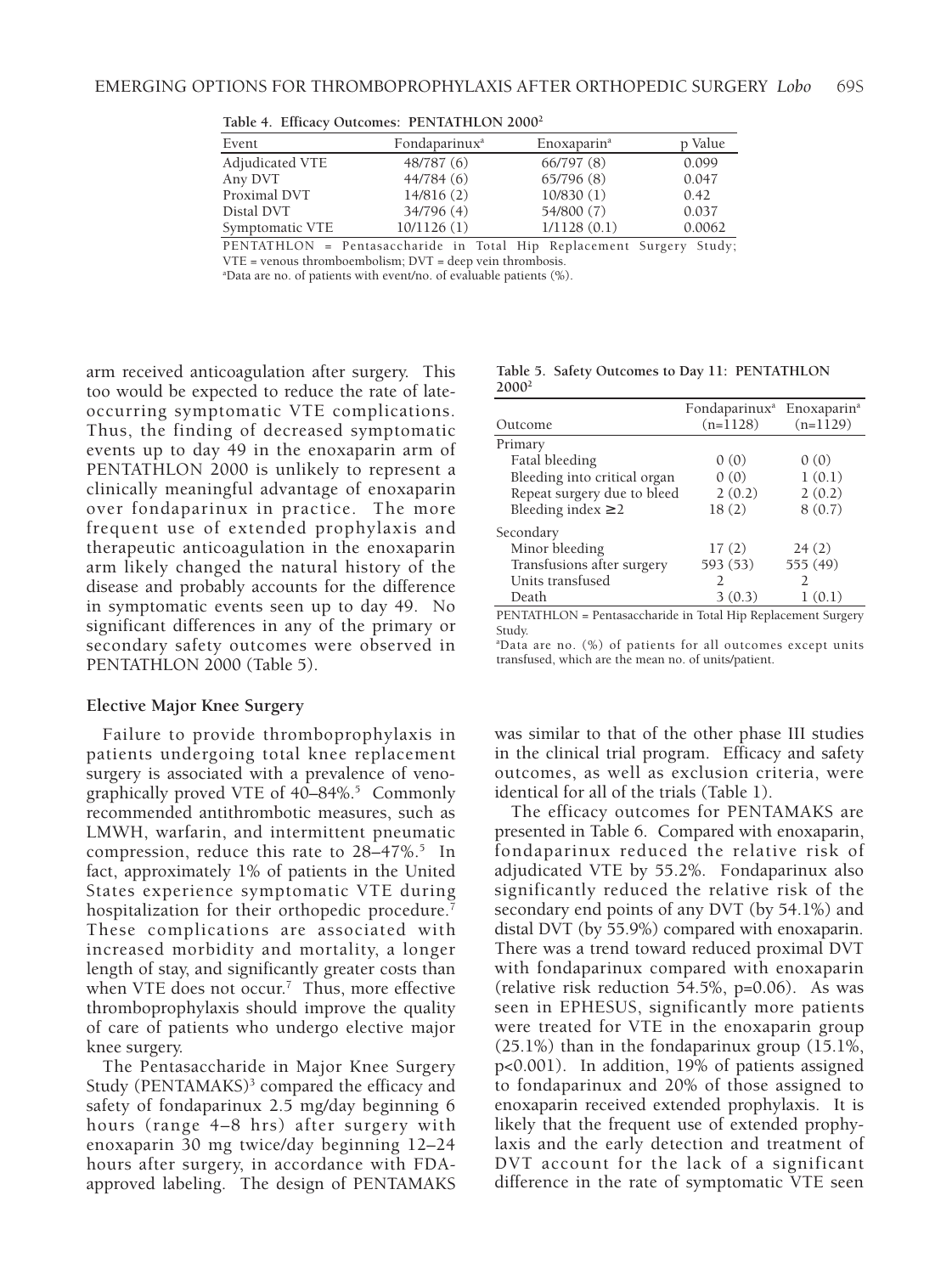| Event           | Fondaparinux <sup>a</sup> | Enoxaparin <sup>a</sup> | p Value |
|-----------------|---------------------------|-------------------------|---------|
| Adjudicated VTE | 45/361 (12.5)             | 101/363 (27.8)          | < 0.001 |
| Any DVT         | 45/361 (12.5)             | 98/361 (27.1)           | < 0.001 |
| Proximal DVT    | 9/368(2.4)                | 20/372(5.4)             | 0.06    |
| Distal DVT      | 35/372 (9.4)              | 78/366 (21.3)           | < 0.001 |
| Symptomatic VTE | 3/517(0.6)                | 7/517(1.4)              | 0.34    |

Table 6. Efficacy Outcomes to Day 11: PENTAMAKS<sup>3</sup>

PENTAMAKS = Pentasaccharide in Major Knee Surgery Study; VTE = venous thromboembolism; DVT = deep vein thrombosis.

a Data are no. of patients with event/no. of evaluable patients (%).

by day 49 (1.0% vs 1.9%, p=0.3).

A significant difference in major bleeding between fondaparinux and enoxaparin was observed in the PENTAMAKS trial. Overall, major bleeding occurred in 11 patients assigned to fondaparinux and 1 patient assigned to enoxaparin (p=0.006). This difference can be attributed to nine cases of major bleeding associated only with a bleeding index of 2 or more in patients receiving fondaparinux (Table 7). In these cases, bleeding was at the surgical site in seven patients, and the study drug was discontinued in three of the nine patients. Since the drug was continued in most of the patients with a bleeding index of 2 or more, the clinical relevance of this finding is open to question. The rates of minor bleeding, need for transfusion, and other adverse events did not differ significantly between the two groups.

#### **Hip Fracture Surgery**

The rate of venographically proved DVT is 24–27% in patients undergoing hip fracture surgery, despite recommended thromboprophylactic options. Fatal pulmonary embolism occurs in 4–13% of patients undergoing surgery for hip fracture repair who do not receive any thromboprophylaxis. Symptomatic VTE occurs in approximately 1.3% of patients in the United States who are hospitalized for hip fracture surgery.<sup>7</sup> These events are associated with increased morbidity and mortality, a longer length of stay, and significantly greater costs of treating the patient who is hospitalized with hip fracture.7 More effective thromboprophylaxis would be expected to improve outcomes in patients who undergo hip fracture surgery.

The Pentasaccharide in Hip-Fracture Surgery Study (PENTHIFRA)<sup>4</sup> compared fondaparinux 2.5 mg/day with enoxaparin 40 mg/day. In the enoxaparin group, the first dose was given 12 hours before surgery and the second 12–24 hours

Table 7. Safety Outcomes to Day 11: PENTAMAKS<sup>3</sup>

|                              | Fondaparinux <sup>a</sup> Enoxaparin <sup>a</sup> |           |
|------------------------------|---------------------------------------------------|-----------|
| Outcome                      | $(n=517)$                                         | $(n=517)$ |
| Primary                      |                                                   |           |
| Fatal bleeding               | 0(0)                                              | 0(0)      |
| Bleeding into critical organ | 0(0)                                              | 0(0)      |
| Repeat surgery due to bleed  | 2(0.4)                                            | 1(0.2)    |
| Bleeding index $\geq 2$      | 9(1.7)                                            | 0(0)      |
| Secondary                    |                                                   |           |
| Minor bleeding               | 14(2.7)                                           | 19(3.7)   |
| Transfusions after surgery   | 222(42.9)                                         | 197(38.1) |
| Units transfused             | 1.9                                               | 1.8       |
| Death                        | 2(0.4)                                            | 3(0.6)    |

PENTAMAKS = Pentasaccharide in Major Knee Surgery Study. a Data are no. (%) of patients for all outcomes except units transfused, which are the mean no. of units/patient.

after surgery, whereas the first fondaparinux dose was administered 6 hours (range 4–8 hrs) after surgery. However, if surgery was to be delayed 24–48 hours after admission, fondaparinux was administered 12 hours before surgery. In addition, if spinal or epidural anesthesia was planned, preoperative injections were omitted. Fondaparinux was given preoperatively to 11% of patients, whereas enoxaparin was given preoperatively to approximately 25% of patients. Study design, exclusion criteria, and efficacy and safety measures were identical to those of the previously mentioned trials (Table 1). However, patients in PENTHIFRA were excluded if they presented with trauma affecting more than one organ system, if more than 24 hours had elapsed between trauma and hospitalization, or if surgery would be performed more than 48 hours after admission.

The risk of the primary end point of adjudicated VTE was reduced by 56.4% with fondaparinux compared with enoxaparin (Table 8). The risks of the secondary end points of any DVT, proximal DVT, and distal DVT were reduced by 58.2%, 78.7%, and 55.4%, respectively, with fondaparinux compared with enoxaparin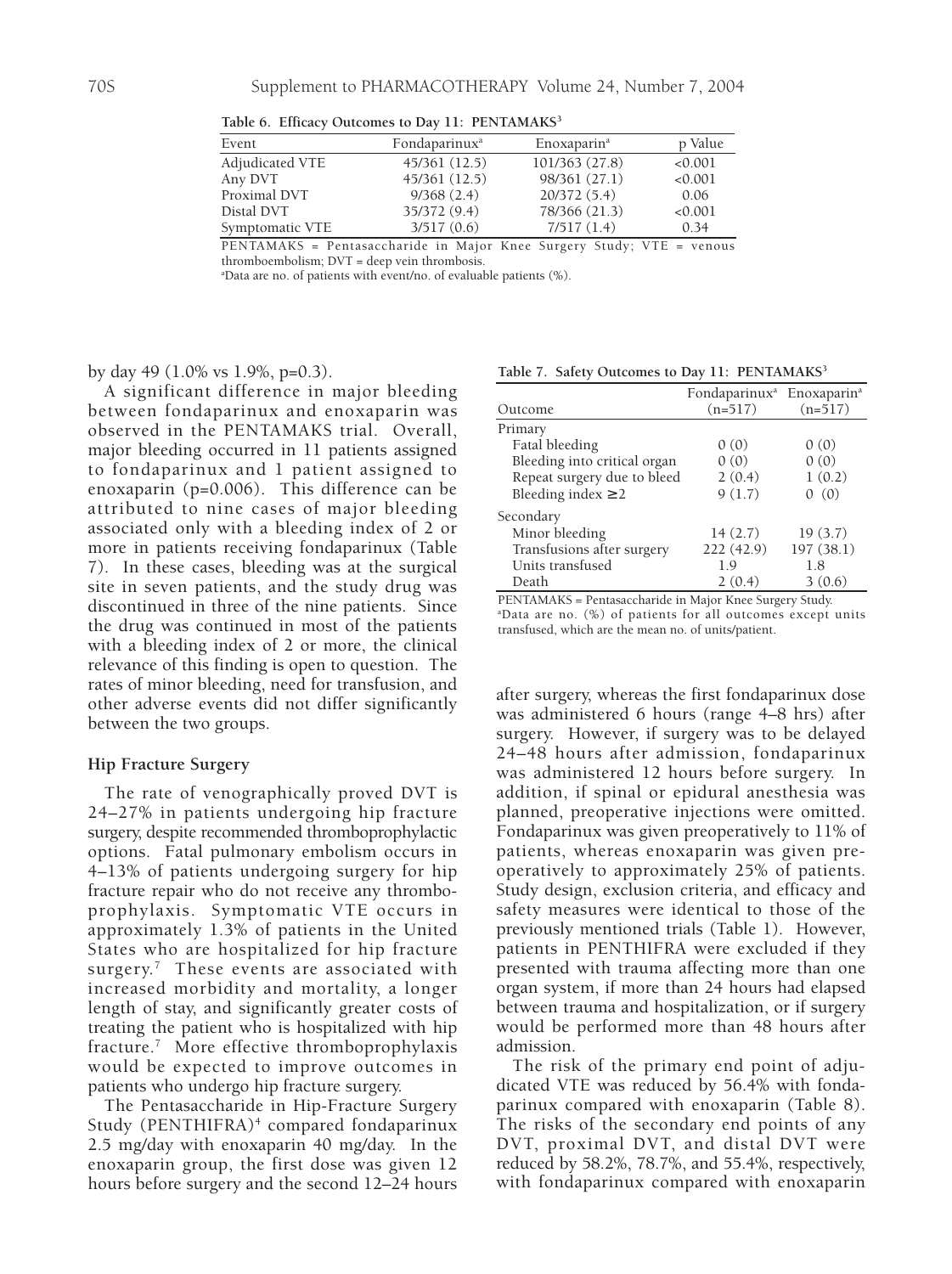| Event           | Fondaparinux <sup>a</sup> | Enoxaparin <sup>a</sup> | p Value   |
|-----------------|---------------------------|-------------------------|-----------|
| Adjudicated VTE | 52/626(8.3)               | 119/624 (19.1)          | < 0.001   |
| Any DVT         | 49/624 (7.9)              | 117/623 (18.8)          | < 0.001   |
| Proximal DVT    | 6/650(0.9)                | 28/646 (4.3)            | < 0.001   |
| Distal DVT      | 42/627(6.7)               | 94/626 (15.0)           | < 0.001   |
| Symptomatic VTE | 4/831(0.5)                | 4/840(0.5)              | ${<}1.00$ |
|                 |                           |                         |           |

**Table 8. Efficacy Outcomes to Day 11: PENTHIFRA4**

PENTHIFRA = Pentasaccharide in Hip-Fracture Surgery Study; VTE = venous thromboembolism; DVT = deep vein thrombosis.

a Data are no. of patients with event/no. of evaluable patients (%).

(p<0.001 for all). Significantly more patients in the enoxaparin arm than in the fondaparinux arm were treated for VTE (11.7% vs 6.1%, p<0.001). Furthermore, of the patients who were not treated for a VTE, 58.5% of patients in the fondaparinux group and 55.8% of patients treated with enoxaparin received prolonged thromboprophylaxis. This very high rate of extended prophylaxis combined with early detection and treatment of VTE probably accounts for the very low frequency and similar symptomatic event rates by day 49 in the two groups. No significant difference in the rates of major bleeding was seen in PENTHIFRA (Table 9). However, minor bleeding occurred more commonly in the fondaparinux arm  $(4.1\% \text{ vs } 2.1\%, \text{p=0.02}).$ The PENTHIFRA trial established fondaparinux as a safe and efficacious agent for VTE prophylaxis after hip fracture surgery. It is currently the only product approved by the FDA for this indication.

#### **Meta-analysis of the Phase III Studies**

The very similar or identical designs and outcome measures in the four phase III studies facilitated meta-analysis of the efficacy and safety data.9 Of the 7344 patients who were randomized into these trials, approximately 25% of patients in both groups could not be included in the efficacy analysis, primarily because venography could not be performed or the images could not be evaluated. There were 7237 patients who received at least one dose of study drug, and their data were therefore available for the analysis of safety. All but 36 patients in the fondaparinux group and 34 patients in the enoxaparin group were followed up until day 49.

The overall frequency of VTE in the fondaparinux-treated patients was 6.8%, compared with 13.7% in those assigned to enoxaparin. The common odds reduction in overall VTE of 55.2% in favor of fondaparinux was significant

|  |  |  |  |  | Table 9. Safety Outcomes to Day 11: PENTHIFRA <sup>4</sup> |
|--|--|--|--|--|------------------------------------------------------------|
|--|--|--|--|--|------------------------------------------------------------|

|                              | Fondaparinux <sup>a</sup> Enoxaparin <sup>a</sup> |           |
|------------------------------|---------------------------------------------------|-----------|
| Outcome                      | $(n=831)$                                         | $(n=842)$ |
| Primary                      |                                                   |           |
| Fatal bleeding               | 0(0)                                              | 1(0.1)    |
| Bleeding into critical organ | 0(0)                                              | 0(0)      |
| Repeat surgery due to bleed  | 3(0.4)                                            | 2(0.2)    |
| Bleeding index $\geq 2$      | 15(1.8)                                           | 16(1.9)   |
| Secondary                    |                                                   |           |
| Minor bleeding               | 34(4.1)                                           | 18(2.1)   |
| Transfusions after surgery   | 421 (50.7)                                        | 422(50.1) |
| Units transfused             | 2.7                                               | 2.8       |
| Death                        | 11(1.3)                                           | 16(1.9)   |

PENTHIFRA = Pentasaccharide in Hip-Fracture Surgery Study. a Data are no. (%) of patients for all outcomes except units transfused, which are mean no. of units/patient.

(p<0.001, 95% confidence interval 45.8–63.1%). Moreover, the common odds reduction in favor of fondaparinux for proximal DVT was 57.4% (95% confidence interval 35.6–72.3%). Superiority of fondaparinux in the common odds reduction for VTE was seen across the three study populations; specifically, 45.3% in total hip replacement, 61.6% in hip fracture surgery, and 63.1% in major knee surgery (p<0.001 for all 3 groups). The number of patients who were treated for VTE was significantly lower in the fondaparinux group (5.5%) than in the enoxaparin group (9.7%, p<0.001). Approximately 41% of both the fondaparinux- and the enoxaparin-treated patients received extended thromboprophylaxis. This, combined with early detection and treatment of VTE, probably accounts for the low rate of symptomatic VTE in the fondaparinux (0.6%) and enoxaparin (0.4%) groups  $(p=0.25)$ .

The rates of fatal bleeding, bleeding into a critical organ, bleed leading to repeat surgery, and minor bleeding did not differ between the two groups. However, major bleeding events were more common in fondaparinux-treated patients